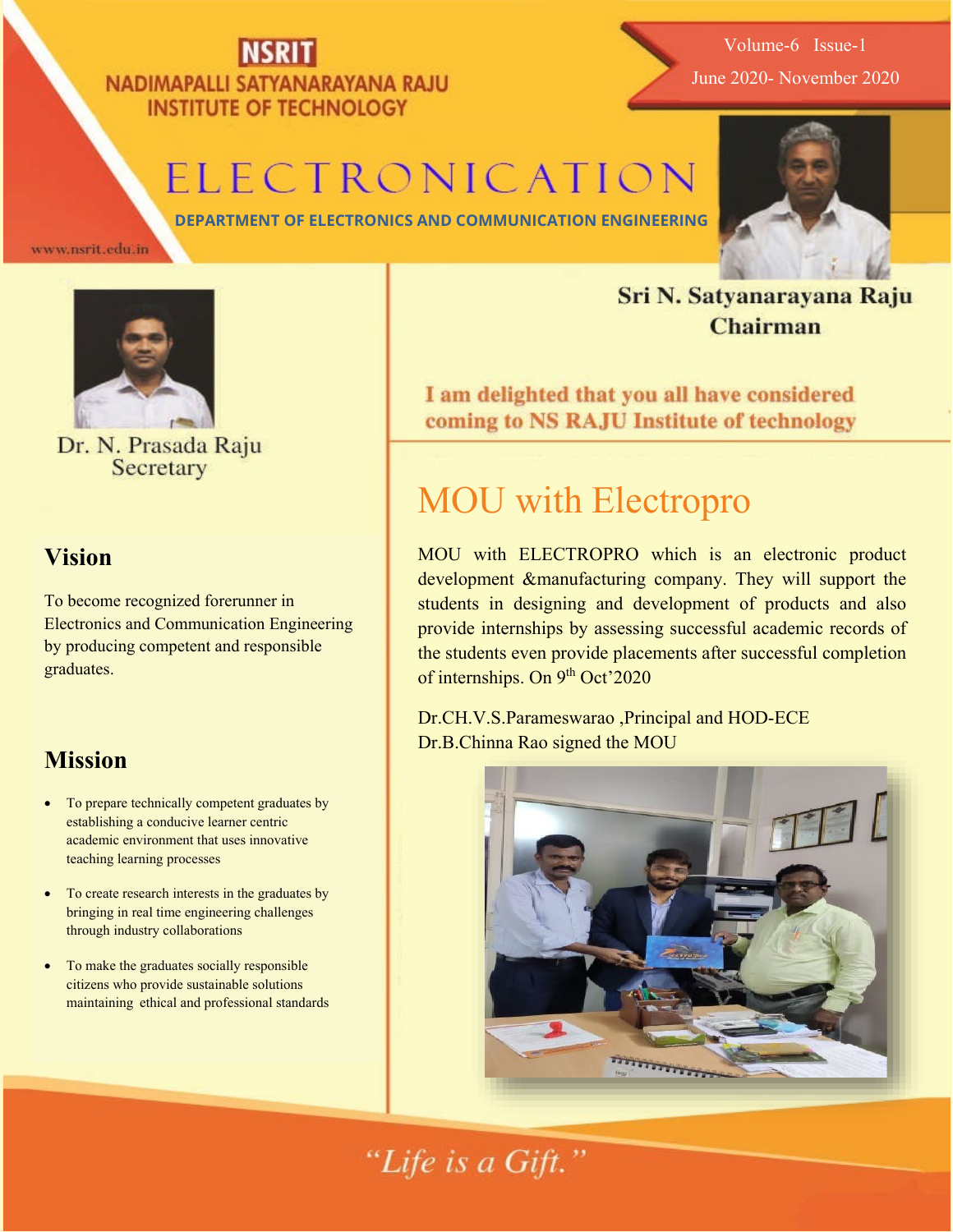

#### FDP Session

The Department of Electronics and Communication Engineering conducted a two Week Online FDP on"EASY WAY OF WRITING THE SURVEY PAPER" in association with IETE Student Forum,NSRIT.More than 150 members participated in the programme from various colleges .







### Publication in IJREAM

Mr.Shaik Sultan published a paper on"DESIGN OF WEARABLE MIMO ANTENNA USING STUB MATCHING" in IJREAM in April 2020.





The time is always right to do what is right."  $-$  Martin Luther King, Jr.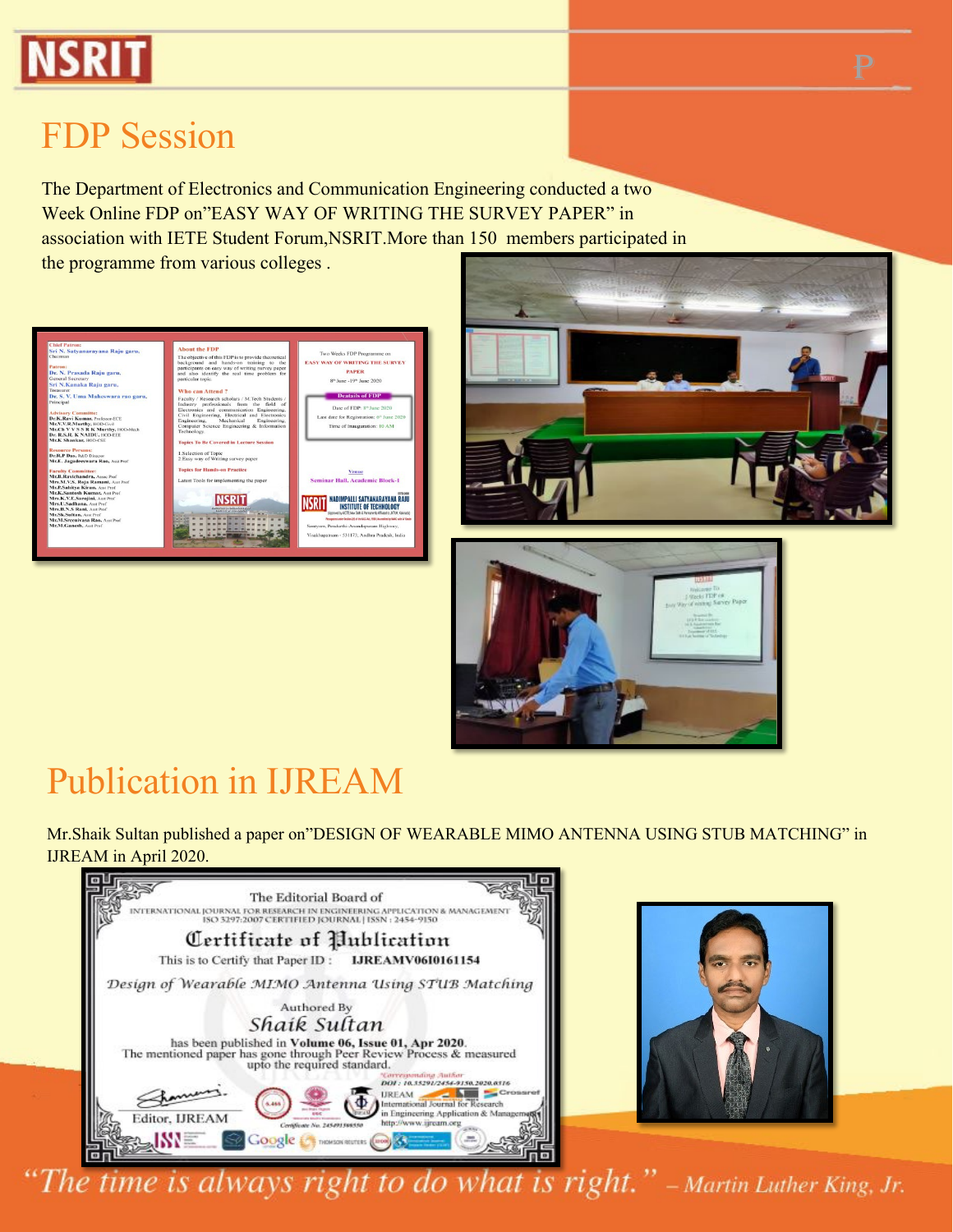# **NSRIT**

### MOU with Electropro

MOU with ELECTROPRO which is an electronic product development &manufacturing company. They will support the students in designing and development of products and also provide internships by assessing successful academic records of the students even provide placements after successful completion of internships. On 9<sup>th</sup> Oct'2020

Dr.CH.V.S.Parameswarao ,Principal and HOD-ECE Dr.B.Chinna Rao signed the MOU



#### Demo On STLD and MWOC Labs

Faculty members of the Department actively participated in Demo on Switching Theory And Logic Design Lab and Horn and parabolic antenna , MWOC LAB on 26<sup>th</sup> and 27<sup>th</sup> of November.





"The years teach much the days never know." - Emerson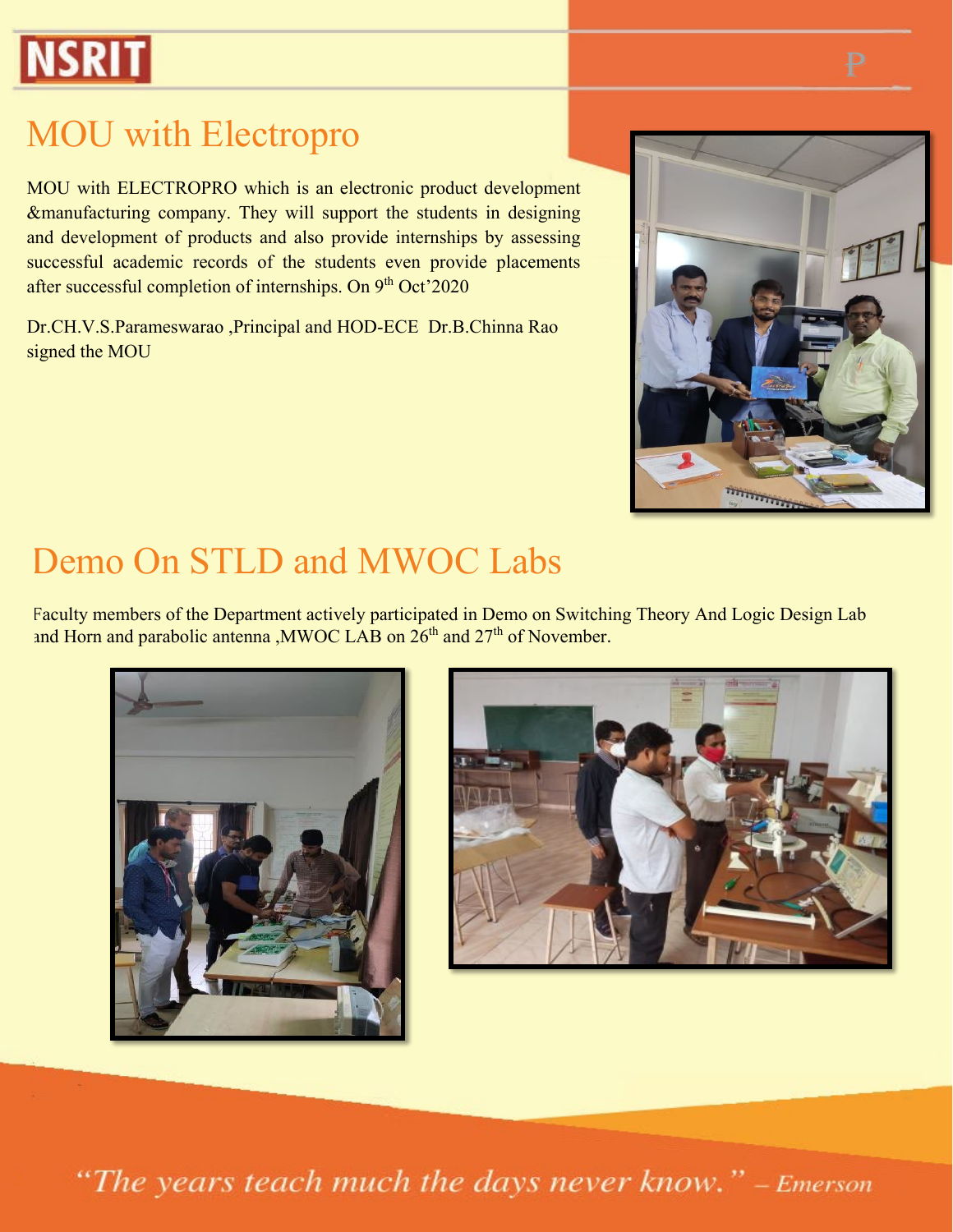# **NSRIT**

### Mock Inspection

Mock Inspection on  $17<sup>th</sup>$  September in the Department regarding Autonomous works



#### Alumni Talk

The Department of Electronics and Communication Engineering organized Alumni Talk on "**YOUR CAREER IS JUST A FEW EFFORTS AWAY"**, on 10-10-2020 through zoom meet. It was organized with the prior permission from Honorable Principal Dr.CH.V.S.Parameswara Rao

P.Revathi, Cyber Security Consultant,Synopsys Inc,Bangalore

There is no opportunity small or big, its all how we mould opportunities towards building our career of interest.

The session turned out to be interactive ,More than 80 students participated actively in this session





| <b>NSRIT</b>                                                                     | NADIMPALLI SATYANARAYANA RAJU<br><b>INSTITUTE OF TECHNOLOGY</b><br>Approved by AICTE, New Delhi & Permanently Affiliated to JNTUK, Kakinada<br>Recenized under Section 2(f) & 12(B) of the UGC Act, 1956   Accredited by NAAC with 'A' Grade | CGPA 1,1844.00 |
|----------------------------------------------------------------------------------|----------------------------------------------------------------------------------------------------------------------------------------------------------------------------------------------------------------------------------------------|----------------|
|                                                                                  | <b>ALUMNI TALK</b>                                                                                                                                                                                                                           |                |
|                                                                                  | Your Career is just a<br>few efforts away                                                                                                                                                                                                    |                |
| P. Revathi<br><b>Synopsys Inc, Bangalore</b><br><b>Cyber Security Consultant</b> | <b>Timings</b><br>Organised by,<br>Department Of ECE.<br>3pm to 4pm                                                                                                                                                                          | 10th October,  |

The best way to predict the future is to invent it.